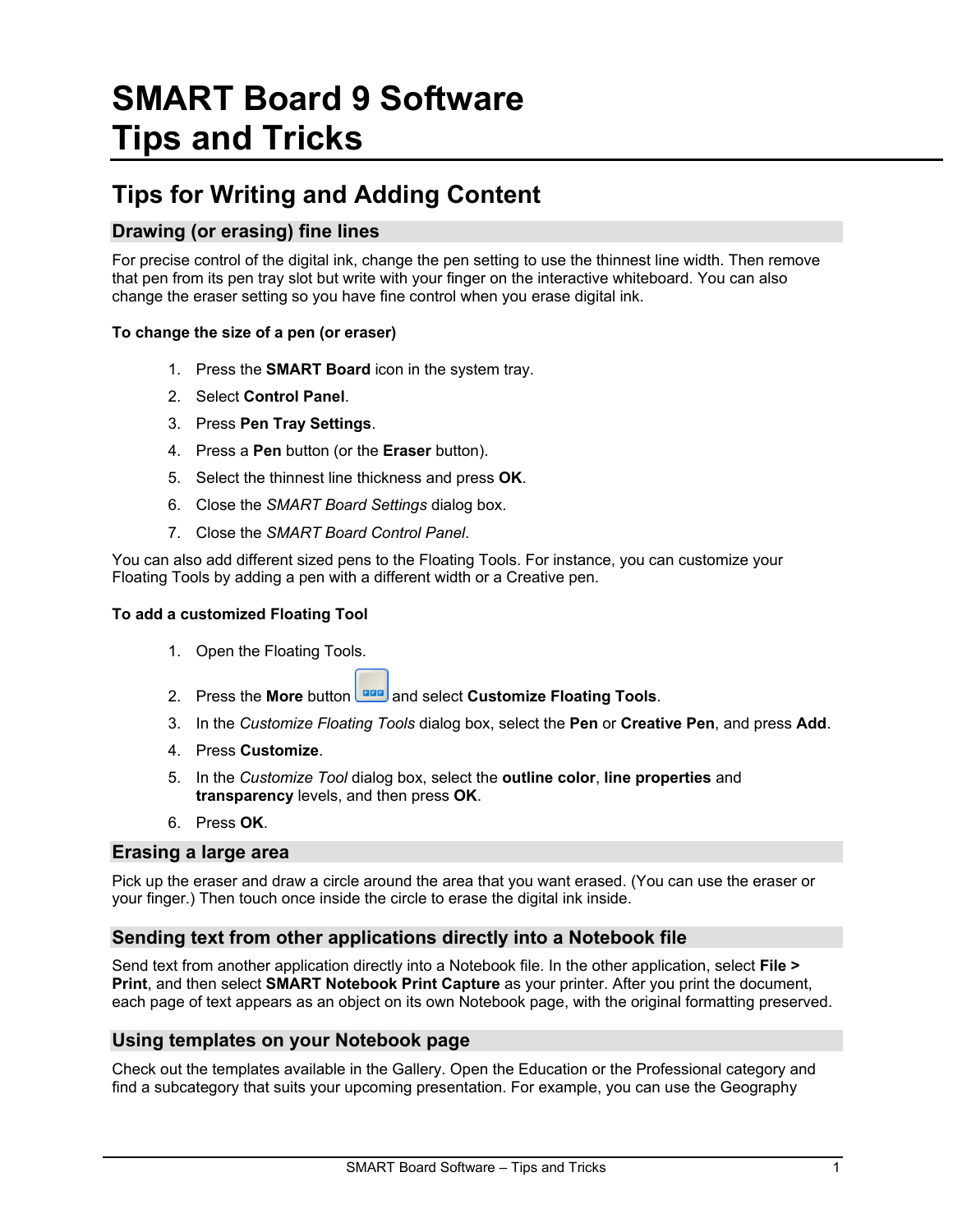category to add maps to your page, or use the financial formulas that are available in the Strategy subcategory.

Drag a template from the Gallery onto the Notebook page to make it appear on a new page. Any notes that you make appear over the template images.

You can create your own template and add it to the Gallery. Lay out your Notebook page the way you want the template to appear. This could include locking objects in place. Then open the Gallery tab and select the **My Content** category. Press the **Add/Import** button and select **Add Current Page to Gallery**.

### **Adding objects to the Gallery in Notebook software**

You can add images from your Notebook page to the Gallery by dragging the image from the page onto the Gallery tab.

To add Flash files, press the **Add/Import** button in the Gallery and select **Import Flash File**. Navigate to the file and press **Open**.

#### **Using the different SMART Keyboard views**

At the interactive screen, you can use a specific view in the SMART Keyboard to add typed text or numbers to your active application. For example, if you're adding numbers to a document, select the **Number Pad** view and press the virtual keys. Or if you're teaching beginner spellers, they might find it easier to type with the **Simple** view, where the keys are in alphabetical order.

# **Presenting Tips**

#### **Accessing frequently used programs from the Start Center**

Access a program at the interactive screen by adding a Start Center button that launches it. You can have up to 11 buttons on the Start Center.

#### **To add a button to the Start Center**

- 1. Press the Start Center's More button **Figure** and select **Customize Start Center**.
- 2. In the *Customize Start Center* dialog box, press **Browse**.
- 3. In the *Open* dialog box, navigate to the program's .exe file and press **Open**.

A button for that program appears in the **Current Toolbar** list.

4. Press **OK**.

#### **Presenting with Notebook software**

Create your presentation for an upcoming meeting in Notebook software on *any* computer that has SMART Board software installed. Drag content, including Flash files, from the Gallery onto your Notebook page. Then store this file somewhere accessible to you when you're at the SMART product. This might be a network drive or a CD.

When you're presenting, use the **Full Screen** view to maximize the Notebook page's workspace. You can further customize the screen by moving the side tabs to the other side of the screen and the toolbar to the bottom of the screen.

E-mail the meeting notes to all participants by pressing **File > Send To > Mail Recipient**. You can also print them by pressing **File > Print**.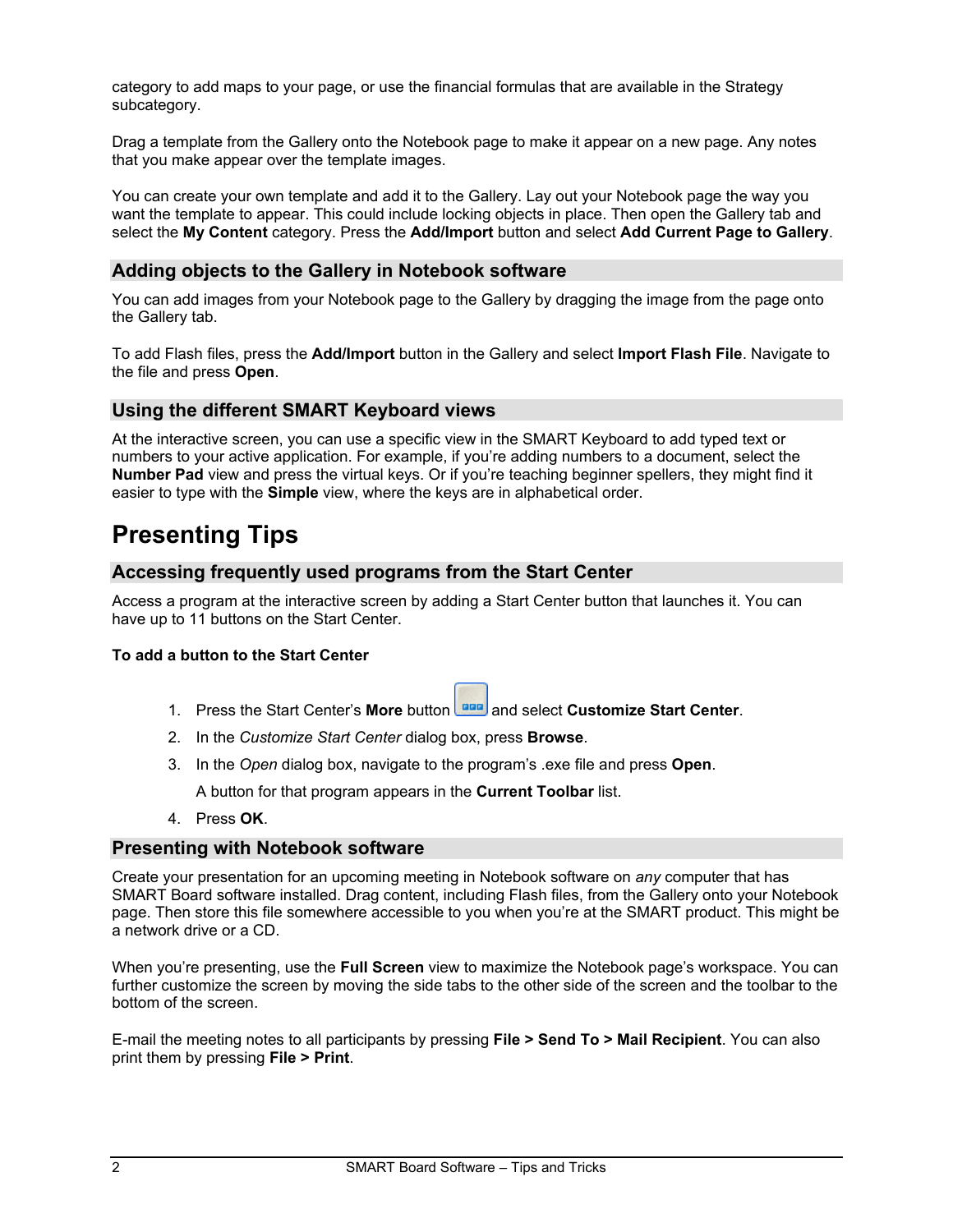# **Presenting with SMART Board Tools**

Use the **Magnifier** tool to make small screen areas easier to see.

Use the **Screen Shade** to cover your screen until you're ready to reveal it to your audience. Then drag it from any side.

Use the **Spotlight** to focus the audience's attention on a particular area of your screen.

Use the **Pointer Tool** from the **Floating Tools** to point out important areas of your screen.

Use **LinQ software** to share a presentation file from your laptop with the meeting room's SMART product without connecting any cables. To do this, your laptop must be connected to the same network as the SMART product.

#### **To share your file on the interactive product**

- 1. At the interactive screen, open the **SMART Board Control Panel** and select **Mobile and Wireless Device Settings**.
- 2. In the *Mobile and Wireless Device Settings* dialog box, select **Start the Mobile Device Manager** and press **OK**.
- 3. At your laptop, install **LinQ software** from the SMART Board software CD.
- 4. At your laptop, double-press the **LinQ** icon to open it.
- 5. In the *Connect* dialog box, type **your name** and select the **SMART product** from the list.
- 6. Press **Connect**.
- 7. When you're ready to share your presentation file with the group, press **Share Desktop**.

#### **Saving your presentation as a video**

Before you begin your presentation, open **SMART Recorder** and press the **Record** button. When you finish presenting, press the **Stop** button in SMART Recorder. You've just created a video file that shows everything you did at the interactive screen during your presentation. If your setup includes a microphone, this file will also contain your narration.

You can play back this file using **SMART Video Player**.

#### **PowerPoint navigation shortcuts**

Navigate in your PowerPoint slide show by using the arrow buttons on the toolbar or by touching twice on the screen. To advance one slide, make your second press to the *right* of the first. To go back one slide, make the second press to the *left* of the first.

# **Hardware Tips**

#### **Quickly accessing the orientation screen**

Press and hold both buttons on the pen tray to activate the orientation screen.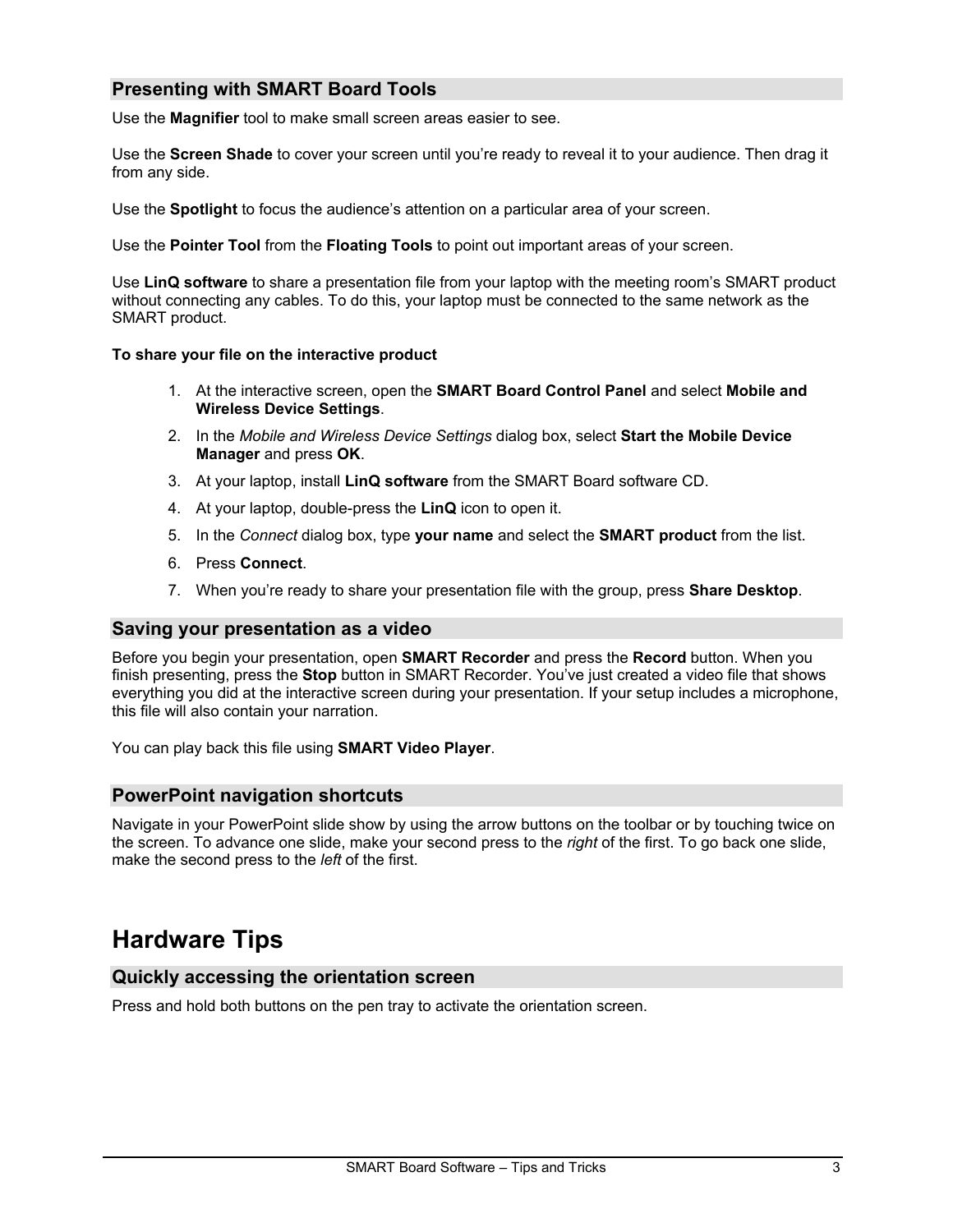# **Right clicking**

Press and hold your finger on the interactive whiteboard until you see the right-click menu. Alternatively, you can press the **Right Mouse** button on the pen tray and your next press on the interactive whiteboard will be a right click. The next press reverts back to a left click.

#### **Obtaining hover mouse or floating-mouse actions**

A "hover" or "floating mouse" is similar to moving the cursor on your workstation screen *without* clicking

your mouse. To get this effect at the interactive screen, add the **Hover** button **the to your Floating** Tools. Then press this button, touch the screen and slide your finger across the surface to view a tool tip or to move the pointer without activating a program component.

## **Avoiding tripping hazards with your interactive whiteboard**

Use the SMART Wireless Adapter to set up your front projection SMART Board interactive whiteboard without wires between it and your computer. Call your dealer, or visit <http://www.smarttech.com/support/product/accessories/index.asp> for more information.

### **Stabilizing the interactive whiteboard**

If your interactive whiteboard is mounted on a floor stand, make sure the anti-tip feet are extended. These feet provide extra stability for the SMART Board interactive whiteboard.

#### **Solving connection problems**

If you're having problems with your SMART product, open the **SMART Board Control Panel** and press **SMART Board Connection Wizard**. This wizard leads you through the process of checking your software connection and your cables.

#### **Filling an empty pen tray slot**

If you lose a pen from the pen tray, you must place another object in the empty slot. Otherwise, the interactive whiteboard senses that a tool is missing and assumes that you're using it when you press on the interactive screen.